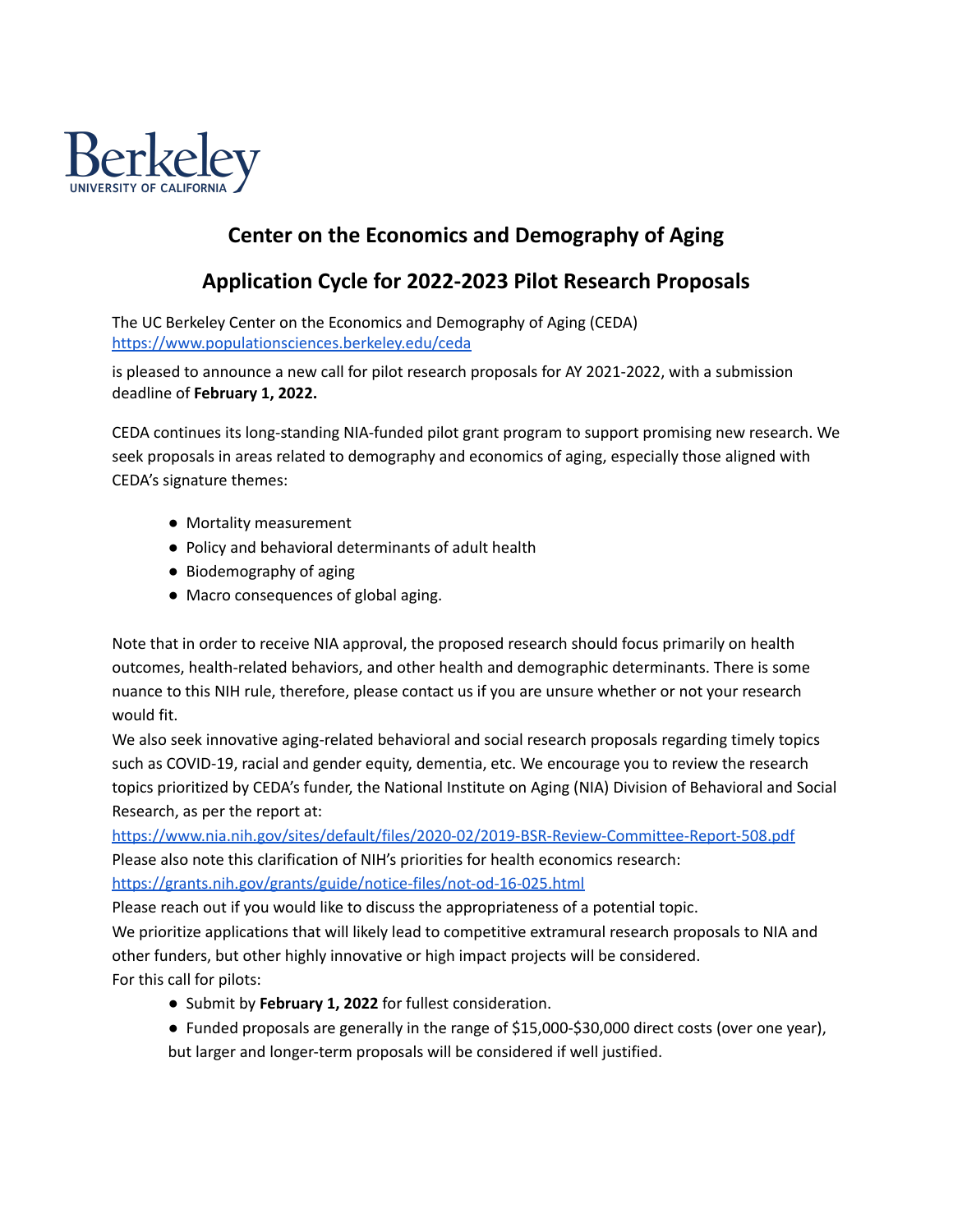*Eligibility:* Must have or be eligible for PI status at UC Berkeley, or if at another institution, be a CEDA member.

*Timeline:* Proposals are due February 1, 2022 internal decisions are made by March, and final NIA approval is late summer. The project funding year begins upon receipt of the award letter from NIA (late summer 2022) and continues until June 30, 2023 (with no-cost extensions considered, if justified). *Application Format and Process* : Submit a 2‐page proposal per the instructions below, including a budget. E-mail the completed proposal to CEDA Manager Maria Teresa Hernandez (mt hernandez@berkeley.edu). For preliminary feedback on your proposal idea please contact CEDA Director Will Dow (wdow@berkeley.edu).

# **Pilot Grant Proposal Instructions**

Proposals should be about 2 pages single-spaced (not including references, budget, and human subjects details).

# *Please include all of the following information in your proposal due February 1, 2022:*

# *1. Identifying Information*

Identify the lead investigator, collaborating investigators, and the departments or units they represent. Contact information must be included for all investigators.

# *2. Title of Proposal*

# *3. Brief Aims and Background*

List specific aims, and provide a brief background or rationale for the proposal and purpose of the project including its significance, innovation, and relevance to aging.

# *4. Description of Activities*

Provide a description of the specific activities.

# *5. Prospects for Extramural Funding*

Detail how the proposed activities will contribute to the development of a research proposal to outside sponsors, ideally an NIA grant such as R01/R21/R03 funding, but it is allowable to target other funders. Be sure to identify prospective funders and how the proposed research topic fits with their priorities.

# *6. Timeline*

Describe the anticipated timeline to accomplish the goals of the proposal. Also, please indicate the timeline for the development and submission of grant proposals for external funding. Pilots are generally designed to be completed within one year, but a two-year timeline may be requested.

# *7. Budget*

The requested budget for the pilot is typically \$15,000-\$30,000 for direct costs, but a larger pilot budget may be requested with strong justification. Provide a brief explanation of how the requested funds will be spent, based on the activities to be conducted:

● Data acquisition or collection